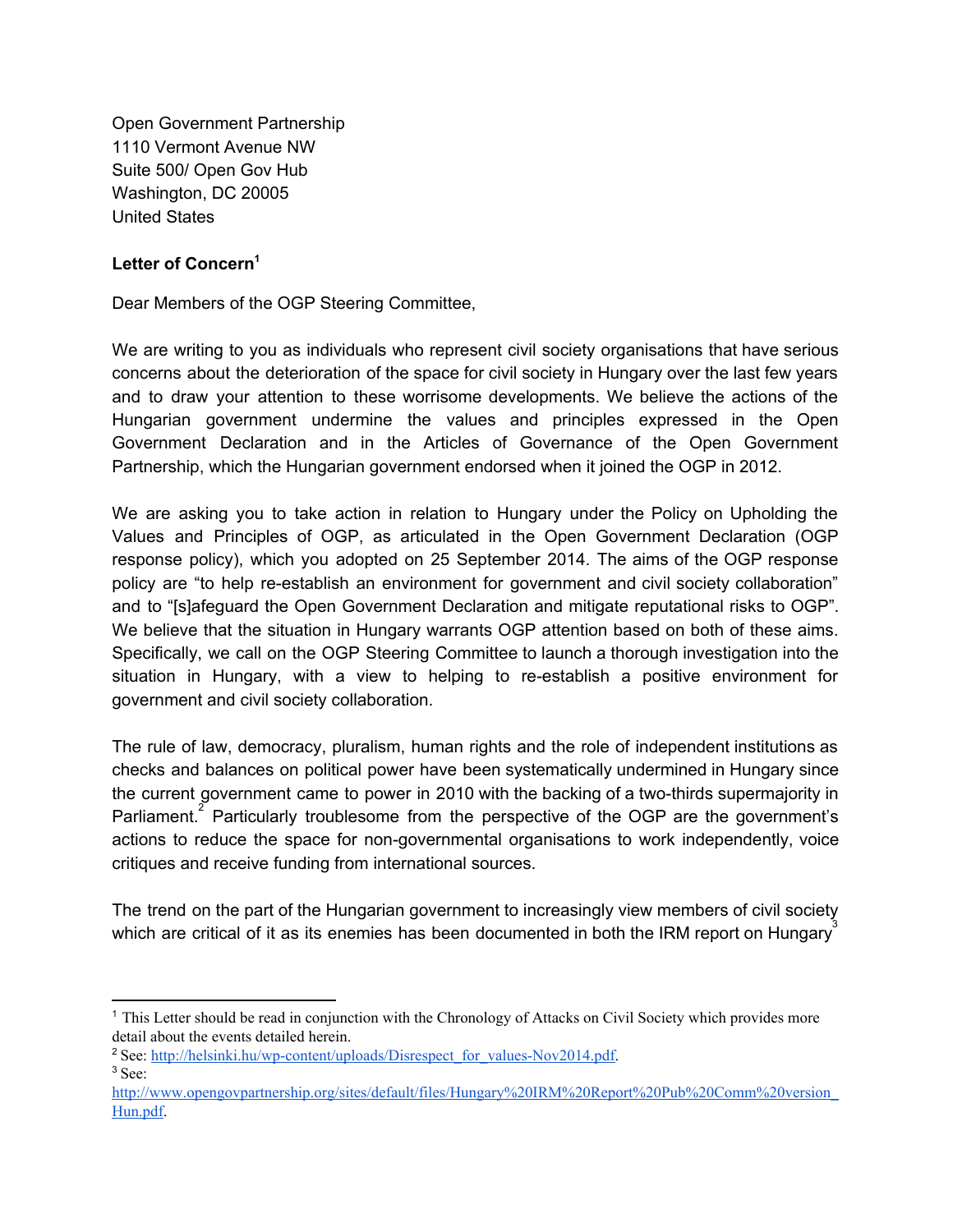and assessments conducted by independent domestic watchdog organisations.<sup>4</sup> Severe concerns about civic space and media freedom in Hungary have been voiced by national and international watchdog organisations<sup>5</sup>. The Hungarian government's systematic attempts to attack some non-governmental organisations which are critical of it – through smear campaigns, police raids, criminal investigations and charges, and even suspension of the all-important tax identification of NGOs – represent a clear breach both of the administration's commitment to the core principles and values of the OGP and of international human rights standards.

Since the summer of 2013, Hungarian government officials have been engaging in a smear campaign against many of the country's independent NGOs. This has involved different officials making public comments about how these groups have `leftist political ties` and are fronts for political activists who are paid by foreign interest groups which wish to exert influence over political life in Hungary. These accusations have even been levelled at foreign governments, most notably that of Norway, which has been accused of interfering in the internal politics of the country by giving grants to NGOs which counter or are critical of certain moves and decisions of the government. Many of these allegations have been directed at the very transparency and human rights groups which have been most actively engaged in the OGP process in the country.<sup>7</sup>

Over time, the allegations have been followed by more direct action on the part of the government. In May 2014, the Government Control Office (GCO) began an audit of the four organisations which participate in the consortium which runs the EEA/Norway Grants NGO Fund (NGO Fund), as well as a number of organisations which have received support from this Fund. It remains unclear who actually initiated the GCO investigations.

The crackdown has sparked criticism from all over the world, which has grown in volume and intensity since July 2014 when the Hungarian Prime Minister, Viktor Orbán, said that NGOs funded from abroad should be considered as foreign agents which needed to be monitored.<sup>8</sup> The Norwegian government remains firm in its view that GCO has no power or right to audit the NGO Fund or those running it, as that is ruled out by an international agreement. Norway has

[http://www.osce.org/odihr/124145?download=true.](http://www.osce.org/odihr/124145?download=true)

<sup>4</sup> See, for example, the report prepared by the Eötvös Károly Policy Institute, Hungarian Helsinki Committee, Hungarian Civil Liberties Union and Mérték Media Monitor, which has been endorsed by a number of other Hungarian watchdogs. Available at[:](http://helsinki.hu/wp-content/uploads/Disrespect_for_values-Nov2014.pdf) http://helsinki.hu/wp-content/uploads/Disrespect\_for\_values-Nov2014.pdf. See also the report prepared by Eötvös Károly Policy Institute, Transparency International Hungary, Hungarian Civil Liberties Union and Hungarian Helsinki Committee. Available at[:](http://www.osce.org/odihr/124145?download=true)

 $5$  See: https://www.hrw.org/news/2015/02/18/hungary-outstanding-human-rights-concerns.

 $6$  As part of an agreement with the EU and several of its member states, the Norway Financial Mechanism funds projects in less developed European countries. More information is available at[:](http://eeagrants.org/) [http://eeagrants.org/.](http://eeagrants.org/)

<sup>&</sup>lt;sup>7</sup> See: http://www.source.ly/10VCv#.VMa0sWTF-PI.

<sup>8</sup> See[:](http://www.bloomberg.com/news/articles/2014-07-28/orban-says-he-seeks-to-end-liberal-democracy-in-hungary)

http://www.bloomberg.com/news/articles/2014-07-28/orban-says-he-seeks-to-end-liberal-democracy-in-hungary.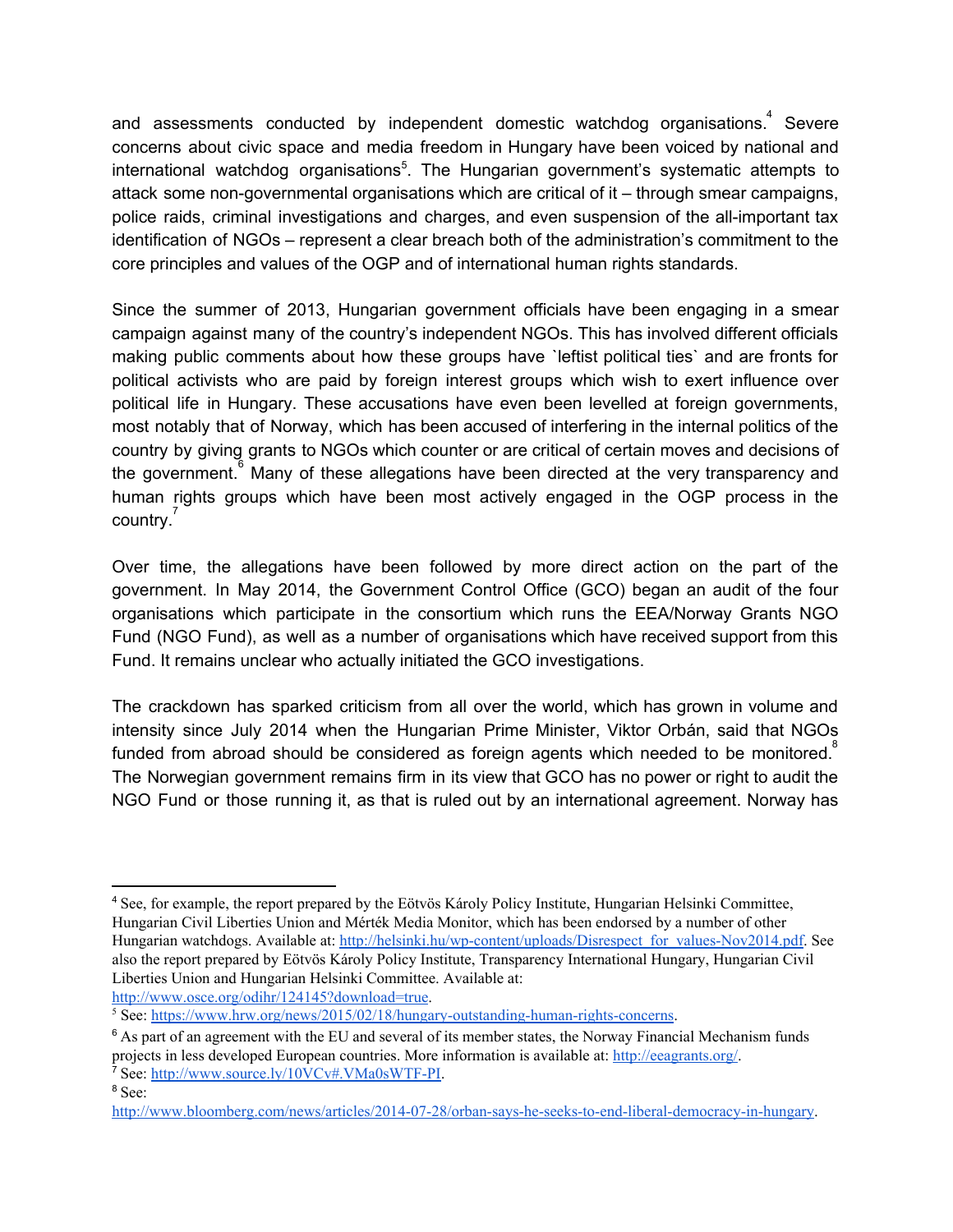made it clear that it regards these moves as "unacceptable" and representing a form of "harassment" of civil organisations.<sup>9</sup>

A criminal investigation has been initiated based on the findings of GCO's audit into EEA/Norway Grants recipient NGOs. A spectacular police raid in September 2014 against two of the NGOs running the NGO Fund, involving dozens of riot police, was particularly threatening. The offices of Ökotárs and DemNet were raided, with the police allegedly looking for evidence of embezzlement and the unauthorised granting of loans to NGOs.<sup>10</sup> The police seized laptops and documents, and prevented staff from making phone calls.<sup>11</sup> In a recent ruling, a court held that the police raid was unlawful as charges of embezzlement or unauthorised banking activities had not been established at the time.<sup>12</sup> Although the police investigations are ongoing, no concrete evidence of criminal behaviour has so far been revealed.

In a move that puts their very existence at risk, the tax identifications of the four organisations which run the NGO Fund were suspended in September 2014. This deprives the organisations of their eligibility to handle foreign grants and is a clear sign that the government is ready to administratively hinder the operation of civil society groups with a critical approach to its performance.

Hungarian NGOs which participated in the development of the country's OGP Action Plan were very critical of the process, claiming that no real consultation or meaningful discussion took place between the government and civil society. From the very beginning of the process of drafting the second OGP Action Plan, participating NGOs have repeatedly asked the government to take the necessary measures to restore trust and collaboration with civil society. Among other things, a coalition of participating NGOs<sup>13</sup> has called on the government to review the laws which restrict access to information and transparency. The Hungarian government has so far never responded to these requests. Instead, the government's newly adopted anti-corruption action plan envisions the obligation of NGO leaders to declare their private assets. Moreover, the government, in its latest attempt to restrict freedom of information, adopted a bill that obliges the refund of costs triggered by the servicing of public interest information requests. Setting new barriers to accessing public data restricts the degree to which this fundamental right can be enjoyed and further hinders civil society in fulfilling its watchdog role. 14

- http://www.ft.com/intl/cms/s/0/2234f99a-2942-11e4-8b81-00144feabdc0.html#axzz3O9CFbIJU.
- <sup>10</sup> See: http://hungarytoday.hu/cikk/police-raids-eeanorway-grants-foundation-okotars-114.
- <sup>11</sup> See: [https://euobserver.com/political/125537.](https://euobserver.com/political/125537)

<sup>13</sup> The HCLU, K-Monitor and Transparency International Hungary.

<sup>&</sup>lt;sup>9</sup> See: [https://norvegcivilalap.hu/en/government\\_attacks\\_hungarian\\_NGOs](https://norvegcivilalap.hu/en/government_attacks_hungarian_NGOs) an[d](http://www.ft.com/intl/cms/s/0/2234f99a-2942-11e4-8b81-00144feabdc0.html#axzz3Q9CFbIJU)

<sup>&</sup>lt;sup>12</sup> See: http://www.politics.hu/20150129/court-condemns-police-crackdown-on-okotars-headquarters/.

<sup>&</sup>lt;sup>14</sup> Some of the major concerns with the adopted amendments include that anonymous FOI requests cannot be submitted anymore; FOI requesters have to pay a fee not only for copying or scanning costs, but also for the workforce of the state agency, and the amount of fee is absolutely arbitrary; FOI request can be denied on the basis they are considered preparatory documents for any future hypothetical decision which is such a broad term that can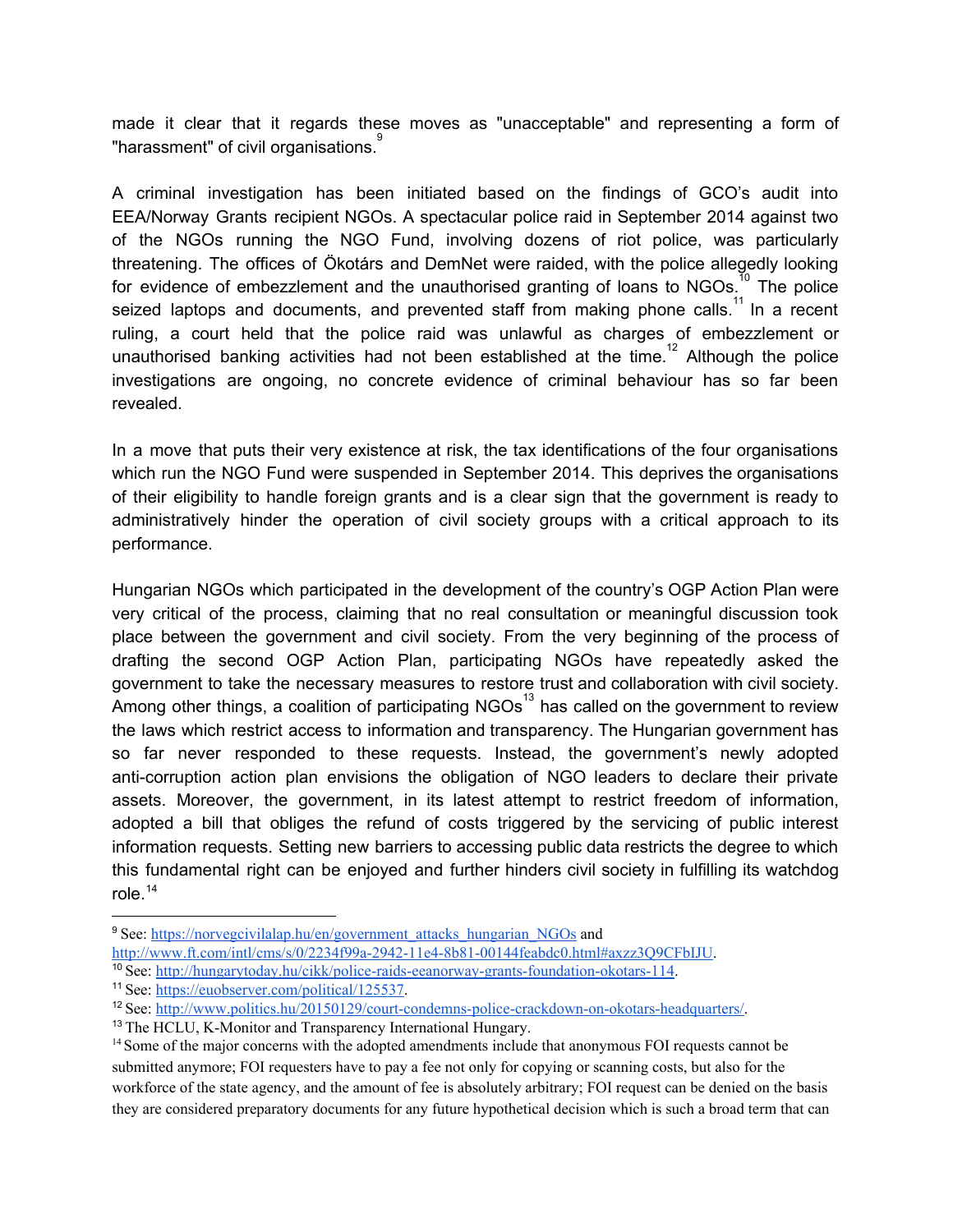In addition to complaints from Hungarian civil society, hundreds of leading national and international civil society organisations from around the world have expressed publicly their concerns about the targeting of NGOs and called on the Hungarian government to stop.<sup>15</sup> A high-profile example of this was when U.S. President Barack Obama highlighted Hungary as a country where "endless regulations and overt intimidation increasingly target civil society."<sup>16</sup>

The attacks on civil society and the failure of the government to consult properly in relation to OGP processes has now reached a breaking point, to an extent that the ability of the country to engage in a meaningful way in the OGP process became questionable. In light of this, we ask the OGP Steering Committee to take action under the OGP response policy to help re-establish the necessary space for civil society actors to play their democratic role, including by contributing to the development and monitoring the implementation of Hungary's OGP Action Plans. Specifically, we urge the Committee to call on the Hungarian government to take the necessary steps to achieve the following:

Ensure that Hungary's second Action Plan includes the necessary commitments to improve significantly the ability of not-for-profit civil society organisations to operate freely and independently.

● Implement the recommendations of the OGP Independent Reporting Mechanism relating to public participation, freedom of information and transparency when developing and implementing its second Action Plan.

● Make credible efforts to restore an environment in which civil society's criticism is taken into account by government, and a meaningful dialogue between state organs and non-governmental groups is possible. The harassment of watchdog NGOs by GCO and the tax authorities should stop. Among other things, this should also include:

○ Stopping the public attacks on civil society organisations, including those NGOs which have been particularly targeted by government criticism.

○ Bringing to an end any actions based on the findings and conclusions of the audit process launched by the GCO.

○ Disclosing information about who initiated the GCO's investigation, and which non-governmental organisations were investigated.

○ Terminating the criminal investigations against the organisations which run the NGO Fund and others.

○ Allowing the NGO Fund to operate as intended, without government interference and overseen as envisaged in the original design.

be applied in any case. See more at:

[http://index.hu/belfold/2015/06/26/itt\\_az\\_uj\\_sarc\\_az\\_allam\\_az\\_adatigenylore\\_terheli\\_a\\_koltsegeket/.](http://index.hu/belfold/2015/06/26/itt_az_uj_sarc_az_allam_az_adatigenylore_terheli_a_koltsegeket/)

<sup>&</sup>lt;sup>15</sup> See: http://www.politics.hu/2014061<u>2/international-solidarity-action-stop-targeting-hungarian-ngos/</u>.

<sup>16</sup> See: http://www.budapost.eu/2014/09/obama-accuses-hungary-of-clamping-down-on-civil-society/.